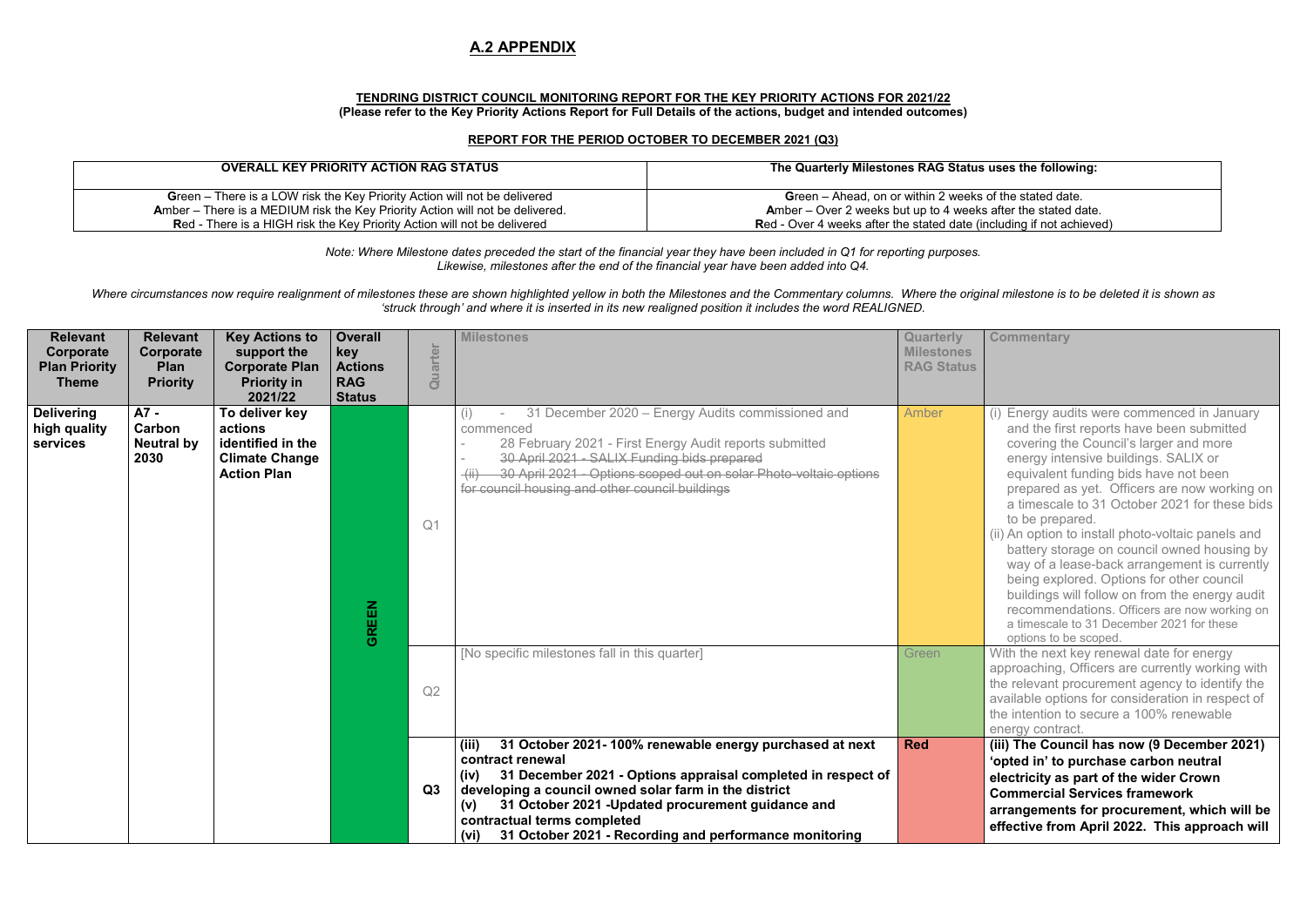|  |  | framework in place<br>(vii) 31 December 2021 - Carbon literacy training delivered to staff<br>and Cllrs<br>(viii) 31 December 2021 - New home working and travel guidance in<br>place<br>REALIGNED - (i) 31 October 2021 - SALIX Funding bids prepared<br>REALIGNED - (ii) 31 December 2021 - Options scoped out on solar<br>Photo-voltaic options for council housing and other council<br><b>buildings</b> |
|--|--|--------------------------------------------------------------------------------------------------------------------------------------------------------------------------------------------------------------------------------------------------------------------------------------------------------------------------------------------------------------------------------------------------------------|
|  |  |                                                                                                                                                                                                                                                                                                                                                                                                              |
|  |  |                                                                                                                                                                                                                                                                                                                                                                                                              |
|  |  |                                                                                                                                                                                                                                                                                                                                                                                                              |
|  |  |                                                                                                                                                                                                                                                                                                                                                                                                              |

**be continued for further energy contracts that fall for renewal during 2022/23 so that these are carbon neutral.** 

 **(iv) Detailed survey results and advice from APSE consultants highlights the priority to deal with fabric first measures and reduction in consumption. It is proposed to focus resources in these areas in the short term and REALIGN any options appraisal for solar farm activities for future years.** 

**(v) This will be completed in conjunction with Essex County Council Procurement in line with the new Service Level Agreement and aims to be completed by the end of Q4. REALIGN to Q4.** 

**(vi) The Climate Change Programme Board met for the first time on 17 th November 2021. This Board will have oversight of the performance monitoring framework for the Council's Climate Change Action Plan and will meet on a quarterly basis. Individual action owners attend this Board and carbon emissions data are reported annually to it. Milestones are also tracked through quarterly Cabinet performance reporting.** 

**(vii) The procurement of training to be delivered to staff and Councillors is currently underway** 

**(viii) On 20th October 2021 Working from home and travel guidance was completed.** 

**(i) It has not been possible to develop SALIX Funding bids as per the realigned milestone. As such this milestone is to be further realigned to Q4.** 

**(ii) It is proposed to further REALIGN the timeline milestone on this action to Q4, in line with the Portfolio Holder's comments at the Council's Budget Scrutiny Meeting on 12 January 2022, in order to direct resources in the short term towards a fabric first approach, focussing on energy usage reduction, potentially with grant funding**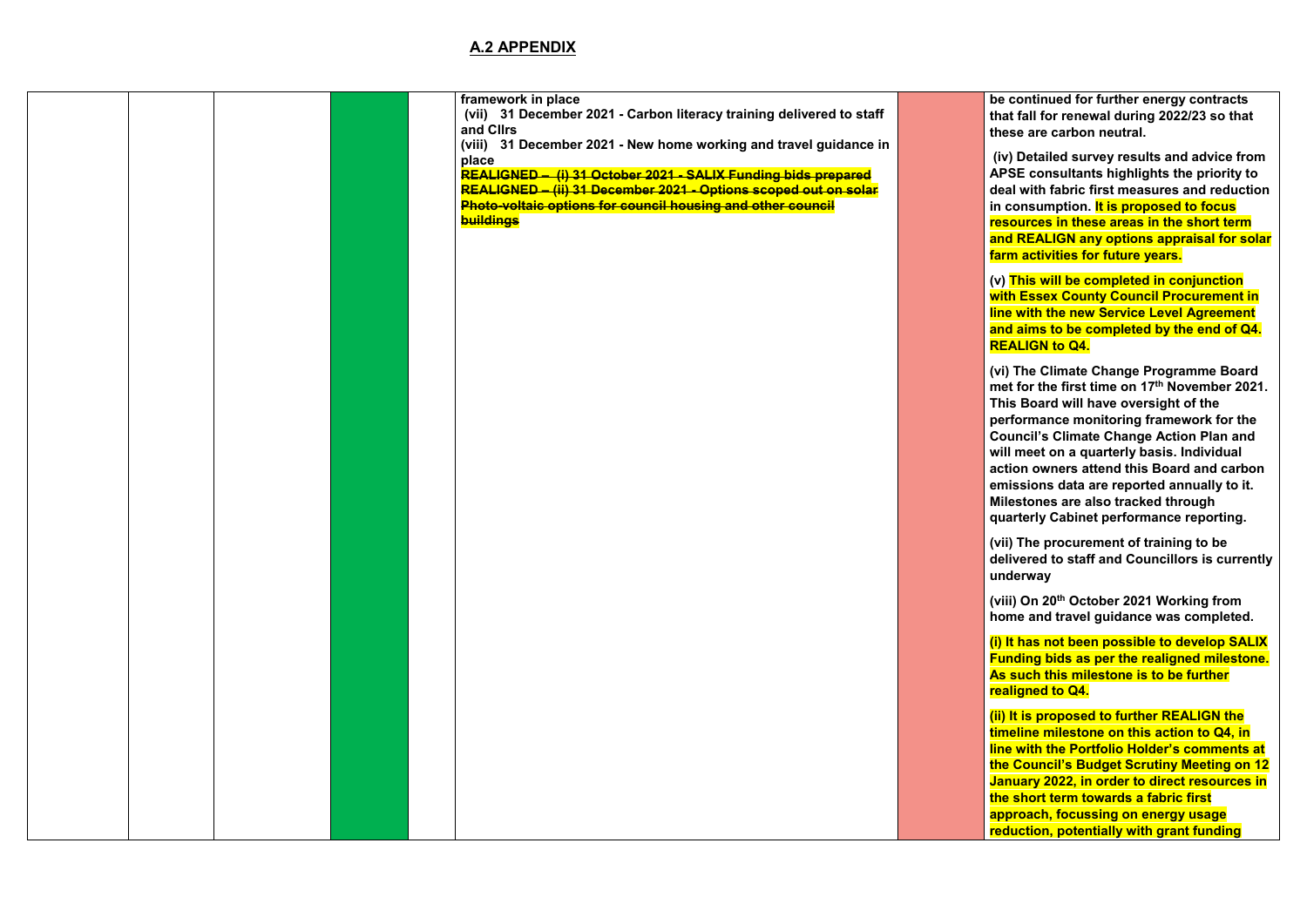#### **from the Social Housing Decarbonisation Fund, before deploying generation options.**

|                                               |                                                                                  |                                                                                                                                                           |              | Q4             | (ix) 31 March 2022 – Collaborative Action plan / alliance formed with<br>others towards net zero ambition for Tendring<br>FURTHER REALIGNED (i) 31 March 2022 - SALIX Funding bids<br>prepared<br>FURTHER REALIGNED - (ii) 31 March 2022 - Options scoped out on<br>solar Photo-voltaic options for council housing and other council buildings<br>REALIGNED (iv) 2022/23 - Options appraisal completed in respect of<br>developing a council owned solar farm in the district<br>REALIGNED (v) 31 March 2022 Updated procurement guidance and<br>contractual terms completed             |       |
|-----------------------------------------------|----------------------------------------------------------------------------------|-----------------------------------------------------------------------------------------------------------------------------------------------------------|--------------|----------------|-------------------------------------------------------------------------------------------------------------------------------------------------------------------------------------------------------------------------------------------------------------------------------------------------------------------------------------------------------------------------------------------------------------------------------------------------------------------------------------------------------------------------------------------------------------------------------------------|-------|
| <b>Delivering</b><br>high quality<br>services | $A6 -$<br><b>Effective</b><br><b>Regulation</b><br>and<br><b>Enforceme</b><br>nt | Introduce new<br><b>Fixed Penalty</b><br><b>Notice</b><br>arrangements,<br>"summertime"<br>partnership plan<br>and introduce a<br>mobile CCTV<br>capacity |              | Q <sub>1</sub> | (i) 30 April 2021 - Fixed Penalty Notices and associated policy available<br>to all accredited officers.<br>(ii) 30 April 2021 - Develop a tactical "summertime" partnership plan and<br>disseminate to internal and external stakeholders<br>(iii) 30 June 2021 - Briefing note to Corporate Enforcement Group<br>evaluating activities/Outcomes and lessons learned over the Easter and<br>May Bank holidays<br>(iv) 30 April 2021 - Briefing note to Corporate Enforcement Group to<br>secure agreement for the funding of equipment and setting out proposed<br>deployment guidelines | Green |
|                                               |                                                                                  |                                                                                                                                                           | <b>GREEN</b> | Q2             | (v) 31 July 2021 - Community Safety Accreditation Scheme (CSAS)<br>training delivered to additional officers to increase internal capacity and<br>refresher training provided to existing CSAS accredited staff.<br>(vi) 30 September 2021 - Mobile CCTV Equipment procured and<br>deployable in accordance with adopted deployment guidelines                                                                                                                                                                                                                                            | Green |

- (i) Fixed Penalty Notices (FPN) policy adopted, agreed and available to all Officers. Further work to be completed regarding the FPN back office processes.
- (ii) Summertime plan agreed and operational across the Council and partners.
- (iii)The Corporate Enforcement Group has evaluated the lessons learnt over Easter and the May bank Holidays.
- (iv) A briefing note was submitted to the Corporate Enforcement Group regarding equipment and associated costs.
- $(v)$  Fixed Penalty Notice (FPN) Training given to 15 Operational Staff on 25 August 2021, in discussion about officers undertaking CSAS Accreditation as some of those who completed the CSAS training in 2019 have now left the Council or are undertaking different roles. There is a continuing need to check the CSAS status of the Council's Enforcement Officers and provide new training for those in an enforcement role where necessary. Final printing of the FPN pads is awaited. The back office function is ready to go.
- (vi) A briefing note was submitted to the Corporate Enforcement Group regarding equipment and associated costs.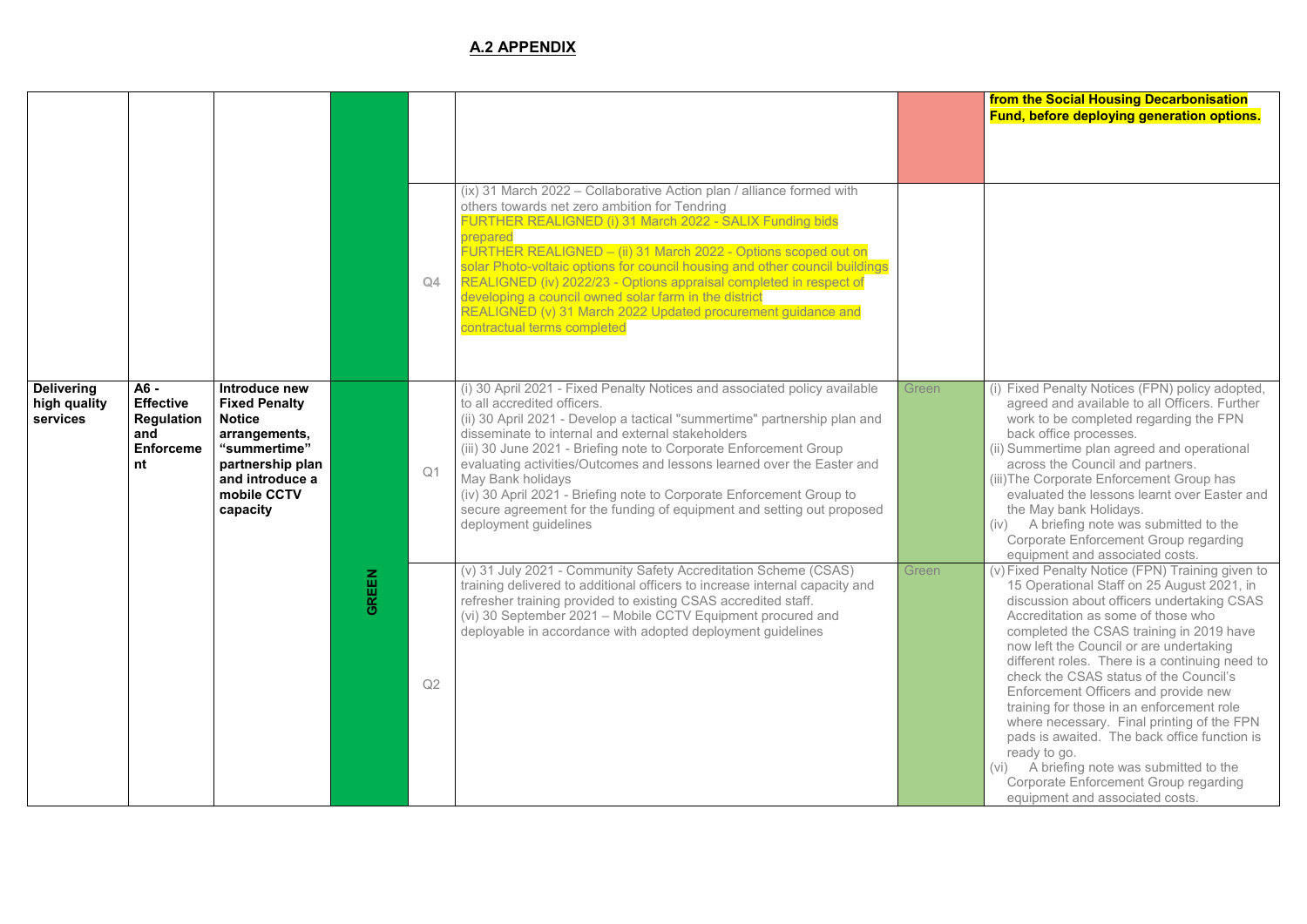**Green (vii) Update given to Corporate Enforcement Group (9 November 2021 and 21 December 2021) in relation to processes and practice in respect of Fixed Penalty Notices – Back office process complete and pads printed and ready for distribution on 4 January 2021. (viii) Presentation given to Corporate Enforcement Group / Management Team (9 November 2021 and 21 December 2021) and an All Members Briefing on 17 November 2021 in relation to the success of the "summertime plan" and the activities carried out.** 

Examination hearings were completed in March 2021 and the Inspector has issued their recommended modifications to the Section 2 Local Plan.

Representations on modifications have not raised any significant issues and the Inspector has advised that report is likely to be mid-October 2021, allowing for internal processes at the Planning Inspectorate.

**(ix) Briefing note being prepared for Corporate Enforcement meeting in January 2022 re: crime and satisfaction rates, however the local Policing Inspector is a regular attendee at Corporate Enforcement Group and gives regular updates.**

**Con 24<sup>th</sup> November 2021 the Planning Inspector's final report confirmed the legal compliance and soundness of the Section 2 Local Plan – enabling the Council to proceed to adoption. Report to Planning Policy and Local Plan Committee on 11 th January 2021 and on to Full Council on 25 th January 2021.** 

|                                                             |                                                                      |                                                                                    |              | Q3                   | (vii) 31 October 2021 - Briefing note to Corporate Enforcement<br>Group evaluating the effectiveness of the activity and reviewing<br>options linked to streamlining the process and consideration of a<br>more automated solution, if achievable.<br>(viii) 31 October 2021 - Briefing note to Corporate Enforcement<br>Group evaluating activities and Outcomes during the peak summer<br>period<br>(ix) 31 December 2021 - Briefing note to Corporate Enforcement<br>Group evaluating incidences of crime in deployment locations and<br>local satisfaction rates | <b>Green</b> |
|-------------------------------------------------------------|----------------------------------------------------------------------|------------------------------------------------------------------------------------|--------------|----------------------|----------------------------------------------------------------------------------------------------------------------------------------------------------------------------------------------------------------------------------------------------------------------------------------------------------------------------------------------------------------------------------------------------------------------------------------------------------------------------------------------------------------------------------------------------------------------|--------------|
| <b>Building</b><br><b>Sustainable</b><br><b>Communities</b> | <b>B6 -</b><br><b>Effective</b><br>planning<br>policies              | Implementation<br>of Local Plan<br>Part 1 following<br>Inspector's<br>approval and |              | Q4<br>Q <sub>1</sub> | (i) 26 January 2021 - Adoption, by Full Council, of Section 1 of the Local<br>Plan for North Essex following the Planning Inspector's final report and<br>recommended modifications.<br>(ii) 4 March 2021 – Complete examination hearings for Section 2 of the<br>Local Plan (for Tendring) (provisional).                                                                                                                                                                                                                                                           | Green        |
|                                                             |                                                                      | move to formal<br>examination of<br>Part 2                                         | <b>REEN</b>  | Q2                   | 30 September 2021 - Receipt of Inspector's Section 2 report and<br>consultation on modifications.                                                                                                                                                                                                                                                                                                                                                                                                                                                                    | Amber        |
|                                                             |                                                                      |                                                                                    | ō            |                      | [No specific milestones fall in this quarter]                                                                                                                                                                                                                                                                                                                                                                                                                                                                                                                        | <b>Green</b> |
|                                                             |                                                                      |                                                                                    |              | Q3                   |                                                                                                                                                                                                                                                                                                                                                                                                                                                                                                                                                                      |              |
|                                                             |                                                                      |                                                                                    |              | Q4                   | 31 March 2022 - Adoption of Section 2 Local Plan.                                                                                                                                                                                                                                                                                                                                                                                                                                                                                                                    |              |
| <b>Building</b><br><b>Sustainable</b><br><b>Communities</b> | <b>B5-</b><br><b>Building</b><br>and<br>managing<br>our own<br>homes | <b>Delivering 10</b><br>more Council<br>homes                                      | <b>GREEN</b> | Q <sub>1</sub>       | (i) As and when opportunities arise - Continue with a programme of<br>property acquisitions where suitable existing (such as ex RTB stock) or<br>new build<br>(ii) 30 June 2021 - Identify and approve funding arrangements to facilitate<br>construction and acquisition                                                                                                                                                                                                                                                                                            | Green        |

(i) Ongoing programme of purchases including an ex RTB house on Cloes Lane recently purchased and approval to purchase two bungalows on St John's Road in Clacton. A further property purchase will be brought to Cabinet in September. In principle Cabinet approval for three homes via SME builder project. Jaywick Sands properties completed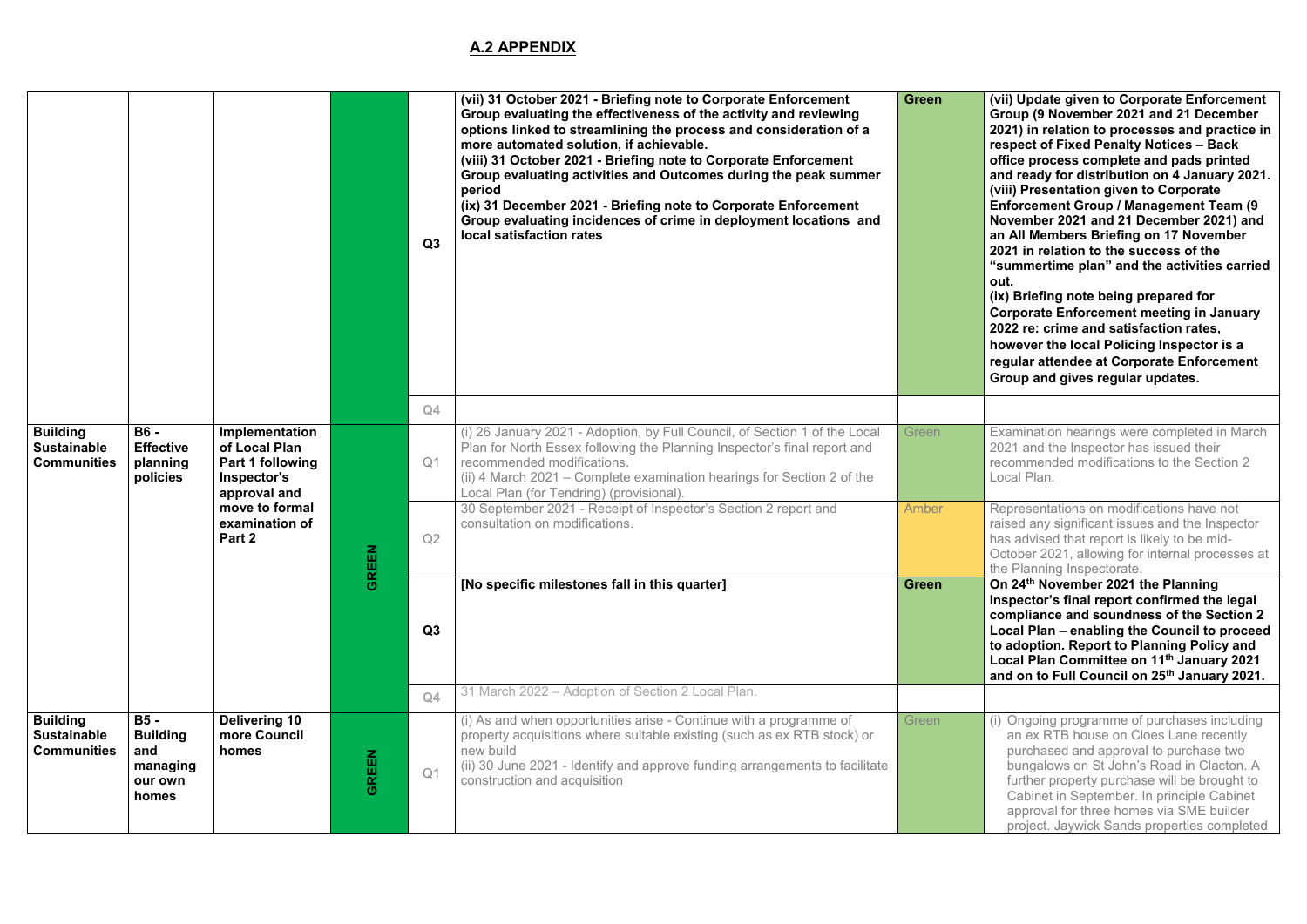– five rented homes now occupied.

(ii) Ongoing discussions with a local developer about purchasing homes on the back of a s106 agreement for a site in Thorpe le Soken and a larger site in Clacton with potential for 10 homes per year.

By way of an update on this Key Action and in seeking to achieve the milestones later in the year

- Two batches of potential sites are ready for detailed consideration for development/intensification.
- Subject to consideration as above, initial proposals for the housing that could be developed will be produced for the sites selected.
- Staffing structure proposals for the carrying out of housing and other construction projects will be brought forward as part of wider service group restructure in Spring 2022

**Red (iii)In December 2021 sites across the Housing Revenue estate have been initially identified. Feasibility assessments are being carried out as well as consultation with the client department.** 

|  |  | Q2             | [No specific milestones fall in this quarter]                                                                                                                                                                                                                                                                                                                                                             | Green      |
|--|--|----------------|-----------------------------------------------------------------------------------------------------------------------------------------------------------------------------------------------------------------------------------------------------------------------------------------------------------------------------------------------------------------------------------------------------------|------------|
|  |  |                |                                                                                                                                                                                                                                                                                                                                                                                                           |            |
|  |  |                |                                                                                                                                                                                                                                                                                                                                                                                                           |            |
|  |  |                |                                                                                                                                                                                                                                                                                                                                                                                                           |            |
|  |  |                | (iii) 31 October 2021 - Complete a review of the Housing Revenue<br>Account estate and identified surplus property to identify any<br>potential development or intensification sites.<br>(iv) 31 December 2021 - In respect of sites identified as suitable for<br>development, draw up plans for the housing that could be developed<br>on them ready for financial consideration and planning approval. | <b>Red</b> |
|  |  | Q <sub>3</sub> |                                                                                                                                                                                                                                                                                                                                                                                                           |            |
|  |  |                |                                                                                                                                                                                                                                                                                                                                                                                                           |            |
|  |  | Q4             | (v) Establish a revised team structure for the carrying out of housing<br>and other construction projects<br>(iv) REALIGNED - 31 March 2022 - In respect of sites identified as<br>suitable for development, draw up plans for the housing that could<br>be developed on them ready for financial consideration and<br>planning approval.                                                                 |            |

**(iv)Once the work in (iii) above is complete, a full package of land and recommendations will be put forward to initiate the Property Dealing Procedure. Subject to this decision, planning permission and development appraisals can be explored. This should be take place in the first quarter of 2022. As such this milestone is to be REALIGNED to Q4.**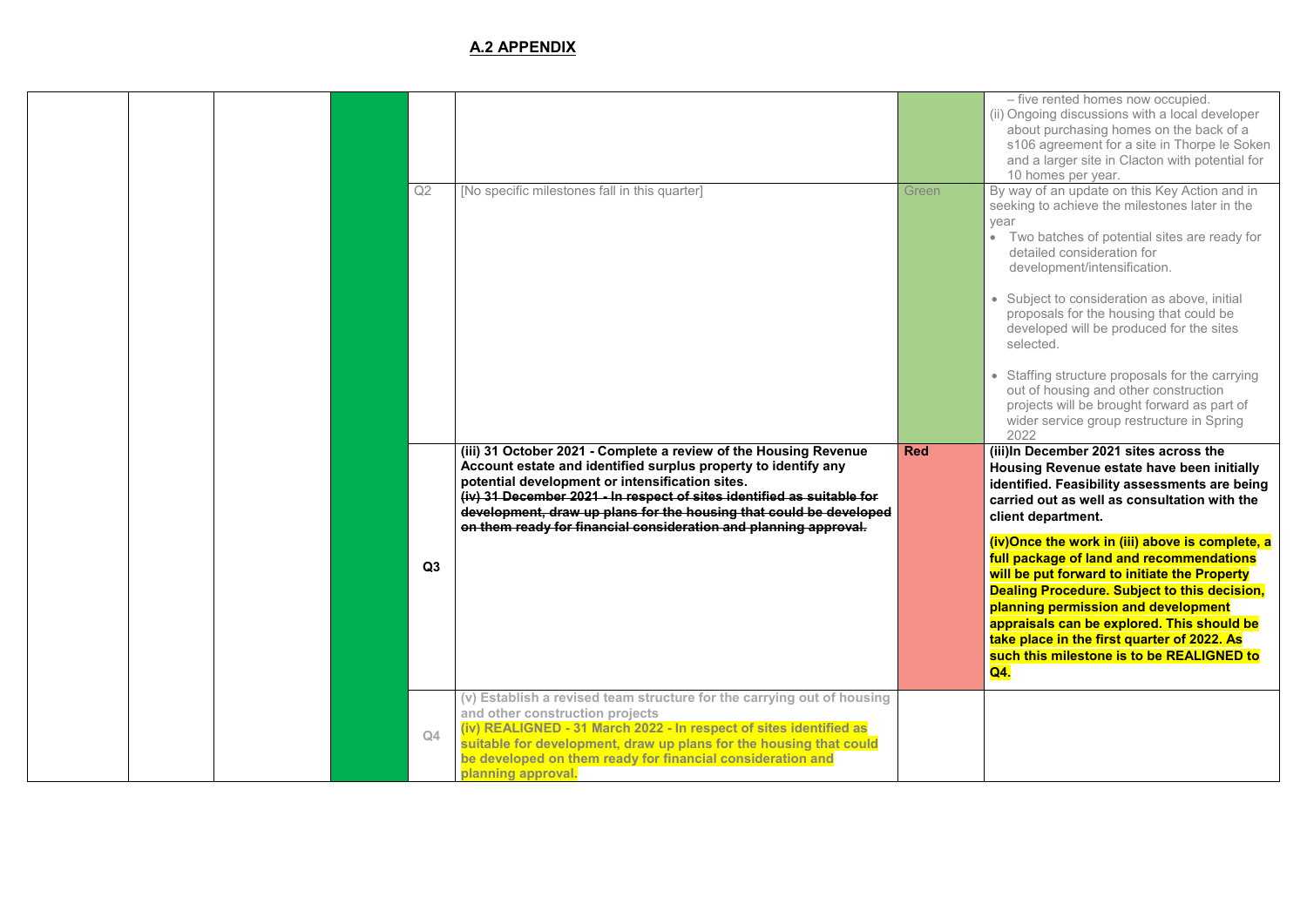The Starlings Project Design Team were procured on time and good progress is being made with the project. The design stage and consultation has been complete and a planning application has been submitted in preparation for committee. The project remains on track. The concept design stage and consultation was completed in March and a Planning Application was submitted and approved by Planning Committee on 28 September. The approved plans include a 51-space car park, public toilets, hard and soft landscaping and an event space for activities such as a Christmas market or travelling fair.

**The tenders for the Starlings project have now been received and are in the process of being evaluated. A tender evaluation report is being developed by the Council's consultant, which will form the basis of the decision making process.** 

Consultants are now preparing the tender pack through which a lead contractor will be procured to affect the build.

Consultants have recently advised of a delay in the programme, which will see completion at the end of March 2022.

| <b>Building</b><br><b>Sustainable</b><br><b>Communities</b> | <b>B3 -</b><br><b>Vibrant</b><br>Town<br><b>Centres</b> | <b>Deliver the</b><br><b>Starlings Project</b>     |              | Q <sub>1</sub><br>Q2 | (i) 4 November 2020 - Appointment of Lead Design Team<br>(ii) 9 September 2021 - Commence Construction                                                                                                                                                                                                                                                                             | Green<br><b>Red</b> |
|-------------------------------------------------------------|---------------------------------------------------------|----------------------------------------------------|--------------|----------------------|------------------------------------------------------------------------------------------------------------------------------------------------------------------------------------------------------------------------------------------------------------------------------------------------------------------------------------------------------------------------------------|---------------------|
|                                                             |                                                         |                                                    | <b>GREEN</b> | Q3                   | (iii) 21 December 2021 - Remedials and Completion<br>[No specific milestones fall in this quarter following realignment of<br>(iii) above as agreed in Q2]                                                                                                                                                                                                                         | <b>Green</b>        |
|                                                             |                                                         |                                                    |              | Q4                   | <b>REALIGNED - 31 March 2022 - Remedials and Completion</b>                                                                                                                                                                                                                                                                                                                        |                     |
| <b>Strong</b><br>finances and<br>governance                 | $C1 -$<br><b>Balanced</b><br>annual<br>budget           | Deliver the<br>savings<br>required in this<br>year | <b>Amber</b> | Q <sub>1</sub>       | FURTHER REALIGNED - 30 June 2022 - Completion and Remedials<br>(i) 31 March 2021 - To agree the framework with MT and Cabinet against<br>which savings opportunities can be identified and explored<br>(ii) 31 April 2021 - Directors / Assistant Directors to have actively<br>commenced the process of exploring savings ideas and opportunities<br>within the framework agreed. | Amber               |

In consultation with Senior Managers and members, it is proposed to adopt a revised approach to the delivery of the necessary savings set out in the long term forecast. Rather than take an annual review to inform the budget for 2022/23, it is proposed to embark on a more comprehensive zero based approach to budgeting, a process that will span more than one financial year. This approach will commence during the Autumn of 2021 with the first phase focusing on the identification of savings that can be included within the draft budget proposals for 2022/23 that will be presented to Cabinet in December 2021. The

**A Cabinet report will go to the January meeting for decision.** 

**The progress with this project requires a further REALIGNED completion date from 31 March 2022 to 30 June 2022.**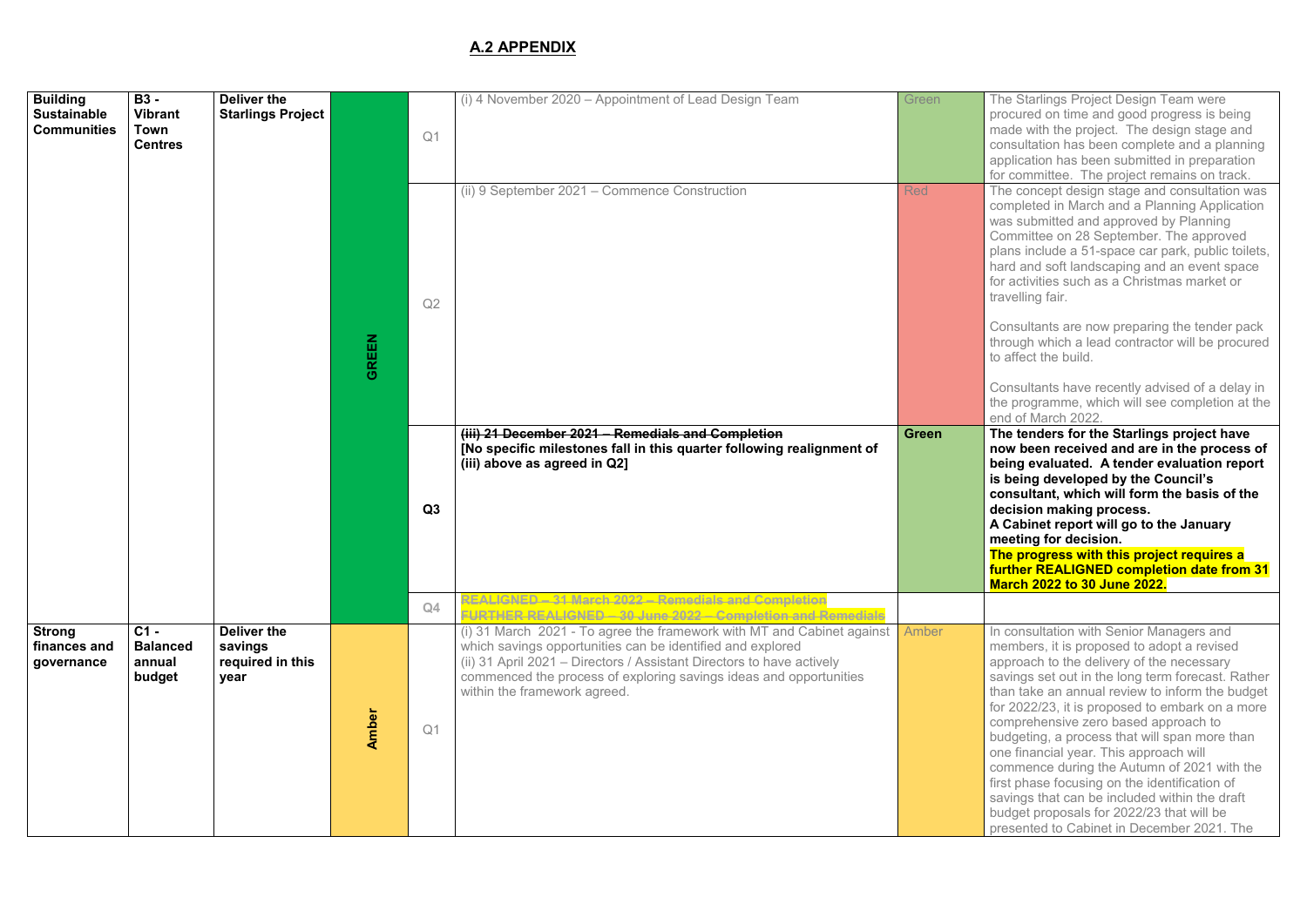process will then continue on an on-going basis going into 2022/23, with updates presented quarterly as part of the regular financial performance reports.

**Amber As set out in Financial Forecast Reports submitted to Cabinet in 2021/22, rather than undertake annual reviews to inform the following years budget, a more comprehensive zero based approach to budgeting has now been adopted that will span more than one financial year. Initial savings identified from this revised approach have been included within the proposed budget for 2022/23. The report to Cabinet on 17 December 2021 identified savings of £213k in 2021/22 compared with an aimed saving of £450k in that year. The process will now continue on an on-going basis going into 2022/23, with updates presented quarterly as part of the regular financial performance reports.** 

The Planning Application was originally due to be submitted by the end of 'quarter 1' (June) of the 2021/22 financial year. Due to the challenges presented, a successful request was made to SELEP as the funding award body, to extend the deadline until the end of July 2021. Planning permission was considered at committee on 6 July 2022. The overall project is still scheduled to commence and finish on time. Planning permission was granted at the committee meeting.

Following on from the quarter 1 update, the planning application was approved by committee and granted in full.

|                                       |                                                            |                                                                                                       |              | Q2<br>Q3       | (iii) 31 July 2021 - MT/ PFH's - Initial review of the proposed savings<br>generated to date and the key Milestones to enable them to be<br>implemented.<br>(iv) 31 October 2021 - The savings ideas and opportunities identified<br>for implementation in 2022/23 be agreed by MT/ PFH's for inclusion<br>in the budget. | <b>Amber</b><br><b>Amber</b> |
|---------------------------------------|------------------------------------------------------------|-------------------------------------------------------------------------------------------------------|--------------|----------------|---------------------------------------------------------------------------------------------------------------------------------------------------------------------------------------------------------------------------------------------------------------------------------------------------------------------------|------------------------------|
|                                       |                                                            |                                                                                                       |              | Q4             |                                                                                                                                                                                                                                                                                                                           |                              |
| A growing<br>and inclusive<br>economy | D1 -<br><b>Develop</b><br>and attract<br>new<br>businesses | <b>Deliver the</b><br><b>Jaywick Sands</b><br><b>Covered Market</b><br>and Commercial<br><b>Space</b> | <b>AMBER</b> | Q <sub>1</sub> | (i) 30 April 2021 - Planning Application submitted                                                                                                                                                                                                                                                                        | Amber                        |
|                                       |                                                            |                                                                                                       |              | Q2             | (ii) 24 September 2021 - Contractor procured<br>(iii) 27 September 2021 - Construction commences                                                                                                                                                                                                                          | Amber                        |

Consultants are currently preparing the tender pack through which to procure a lead building contractor. The procurement is scheduled to commence at the end of September/beginning of October 2021. The overall project is now programmed to complete in June 2022.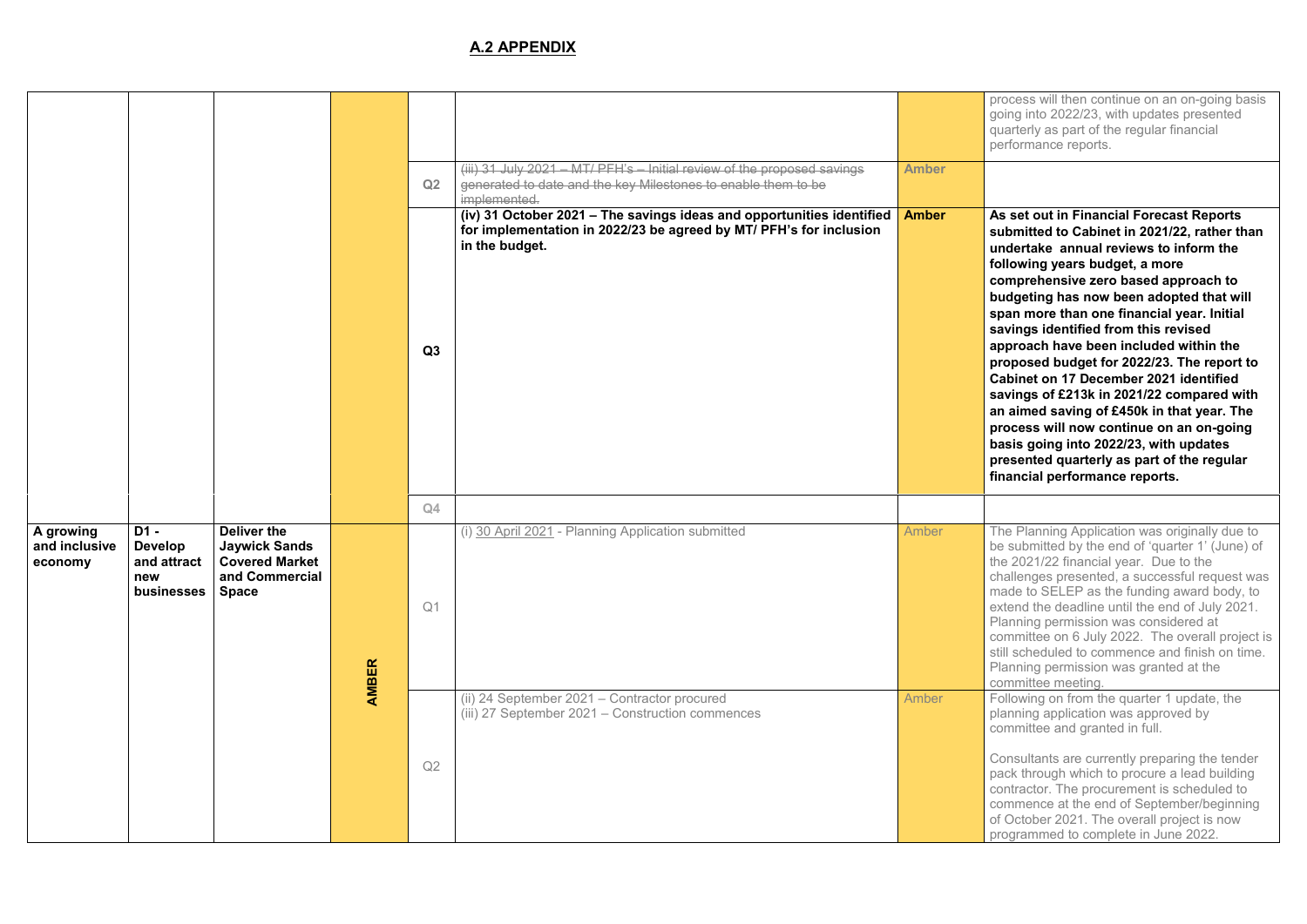**[No specific milestones fall in the quarter] Green The tenders for the Jaywick Sands Covered Market and Commercial Space have now been received and are being evaluated. A tender evaluation report was developed which forms the basis of the decision making process.** 

**A report to Cabinet on 28 January 2022 will set out the way forward.** 

**The current progress with this project requires this milestone to be REALIGNED from Q4 for completion and handover to 30 November 2022.** 

- (i) The Back to Business Delivery Plan was adopted by Cabinet on 19 February 2021.
- (ii) A piece of work has been initiated to understand the gaps in mental health support for young people across the District. Once gaps are identified, a report with recommendations will be submitted to Management Team for consideration. Officers are now working on a timescale to 30 November 2021 for this milestone to be completed. In Q1 the focus has been on the opening of the Primary Wellbeing Hubs, which are all about supporting young people through mental health issues.

The Skate park project has been put back to minimise disturbance to users of Clacton Leisure Centre, given the investment in Clacton County High School, the Wet Side refurbishment and the 3G Pitch all taking place in addition to the planned Skate Park refurbishment at the Facility. A full specification has been written in consultation with Skate Parker users. It has been agreed to use the Braintree District Council Playground, Gym & Urban Play Framework Agreement. It is anticipated that bids will be evaluated by the close of January 2022, with contractors appointed at the end of February 2022. Construction is anticipated to commence in April 2022.

|                                       |                                                  |                                                                                             |                  | Q3                   | [No specific milestones fall in the quarter]                                                                                                                                                                                                                                                   | <b>Green</b>             |
|---------------------------------------|--------------------------------------------------|---------------------------------------------------------------------------------------------|------------------|----------------------|------------------------------------------------------------------------------------------------------------------------------------------------------------------------------------------------------------------------------------------------------------------------------------------------|--------------------------|
| A growing<br>and inclusive<br>economy | D2 -<br><b>Support</b><br>existing<br>businesses | To deliver the<br>key actions<br>identified as<br>part of the Back<br>to Business<br>Agenda |                  | Q4<br>Q <sub>1</sub> | (iv) 25 April 2022 - Handover to the Council<br>REALIGNED (iv) 30 November 2022 - Handover to the Council<br>(i) 29 January 2021 - Adoption of Delivery Plan<br>(ii) 30 March 2021 - Money distributed to mental health services to<br>enable more young people to access professional support | Amber                    |
|                                       |                                                  |                                                                                             | <b>REEN</b><br>ပ | Q2                   | (iii) 31 August 2021 – Complete refurbishment of Clacton Skate Park<br>REALIGNED - 30 November 2021 - Money distributed to mental                                                                                                                                                              | <b>Red</b><br><b>Red</b> |
|                                       |                                                  |                                                                                             |                  | Q <sub>3</sub>       | health services to enable more young people to access professional<br><b>support</b>                                                                                                                                                                                                           |                          |

**Red Although the partnerships team are progressing this project, it is envisaged that the work will be completed in quarter 4. Action – Further Realign Milestone to Q4. More widely, the parks volunteer programme**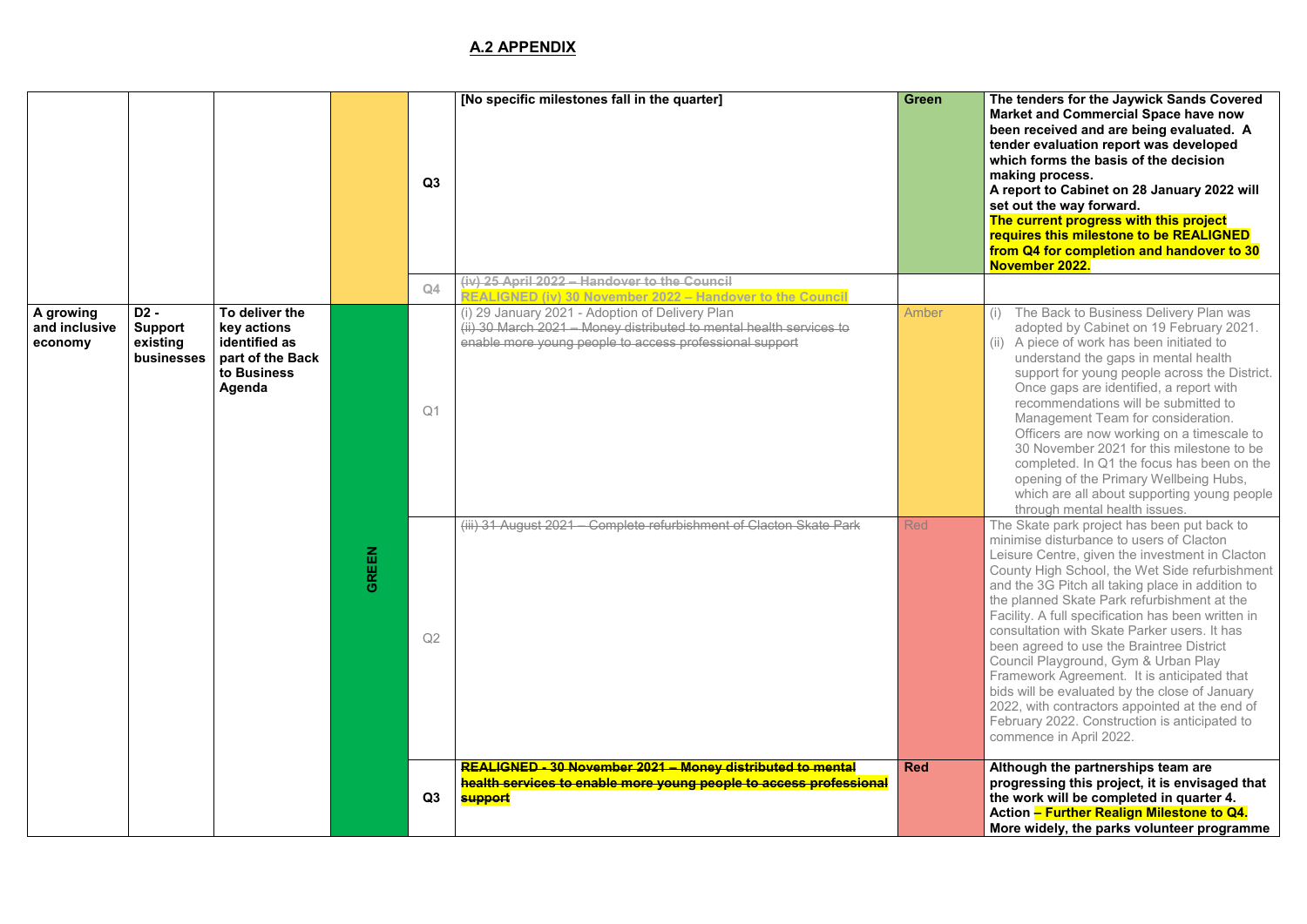**continues to provide training and the learning of new skills to volunteers as well as continuing to provide much needed friendship support networks to others. The number of volunteers is continuing to increase following advertising within open spaces and via word of mouth from other volunteers.** 

The Governance arrangements were submitted to Government within the allotted timescales. A decision is still awaited on the outcome.

The Freeport East Board have completed the OBC, which was submitted on 10 September 2021.

A letter has been received from Government **confirming that the Outline Business Case status has been achieved. Work is now underway with partners to develop the FBC in time for submission in April 2022. Action - REALIGN Milestone in view of timings for this project for (iii) and (iv) from Q3 and Q4 respectively to Q4 and 2022/23 respectively.** 

The Council has been involved in the submission, which includes a Business Rates Retention Policy. A letter of support has been provided by the Council for the policy and the next stage of the project will be completion of the Full Business Case.

The two members of staff commenced their roles within the project team in March. Due to a delay in receiving the National Lottery Heritage funding, this was approximately one month later than the original milestone.

|                                       |                                                                                             |                                                                                             |              | Q4             | Approved in Q2 for Q4 - 31 January 2021 - Bids for construction of<br>the Skate Park evaluated.<br>REALIGNED - 31 May 2021 - Complete refurbishment of Clacton<br><b>Skate Park</b><br>FURTHER REALIGNED - 31 March 2022 - Money distributed to<br>mental health services to enable more young people to access<br>professional support |            |
|---------------------------------------|---------------------------------------------------------------------------------------------|---------------------------------------------------------------------------------------------|--------------|----------------|-----------------------------------------------------------------------------------------------------------------------------------------------------------------------------------------------------------------------------------------------------------------------------------------------------------------------------------------|------------|
| A growing<br>and inclusive<br>economy | $D1 -$<br><b>Develop</b><br>and attract                                                     | To pursue the<br>delivery of<br><b>Freeport East</b>                                        |              | Q <sub>1</sub> | 30 June 2021 - Work with partners to develop and submit Green<br>(i)<br>proposals for Governance Arrangements for Freeport East. To be<br>submitted for consideration and subsequent by MHCLG.                                                                                                                                          |            |
|                                       | new<br>businesses                                                                           |                                                                                             | <b>GREEN</b> | Q2             | 30 September 2021 - Work with partners to submit an Outline<br>(ii)<br>Business Case (OBC) to Government approval, as a key milestone<br>of Freeport approval status.                                                                                                                                                                   | Green      |
|                                       |                                                                                             |                                                                                             |              | Q3             | iii)30 November 2021 - Work with partners to submit a Full Business<br>.<br><del>Case (FBC) to Government approval, as a key milestone of Freepo</del> r<br>approval status.                                                                                                                                                            | <b>Red</b> |
|                                       |                                                                                             |                                                                                             |              | Q4             | (iv)REALIGNED to 2022/23 - Work with partners to achieve official<br><b>Freeport Status</b><br>(iii)REALIGNED to 2022/23 from 30 November 2021 - Work with partners<br>to submit a full Business Case (FBC) to Government for approval, as a<br>key milestone of Freeport approval status.                                              |            |
| A growing<br>and inclusive<br>economy | $D4 -$<br><b>Promote</b><br>Tendring's<br>tourism,<br>cultural<br>and<br>heritage<br>offers | To deliver the<br>key actions<br>identified as<br>part of the Back<br>to Business<br>Agenda | <b>GREEN</b> | Q <sub>1</sub> | (i) 28 February 2021 - Employ two designated members of staff to<br>oversee this project<br>(ii) 1 April 2021 – Install a new heritage trail from Jaywick Sands to<br><b>Holland Haven</b><br>(iii) 31 May 2021 - Organise a launch event for Clacton 150 (subject to<br>national guidelines at that time)                              | Amber      |

The trail design work was significant and took longer than planned but was installed during the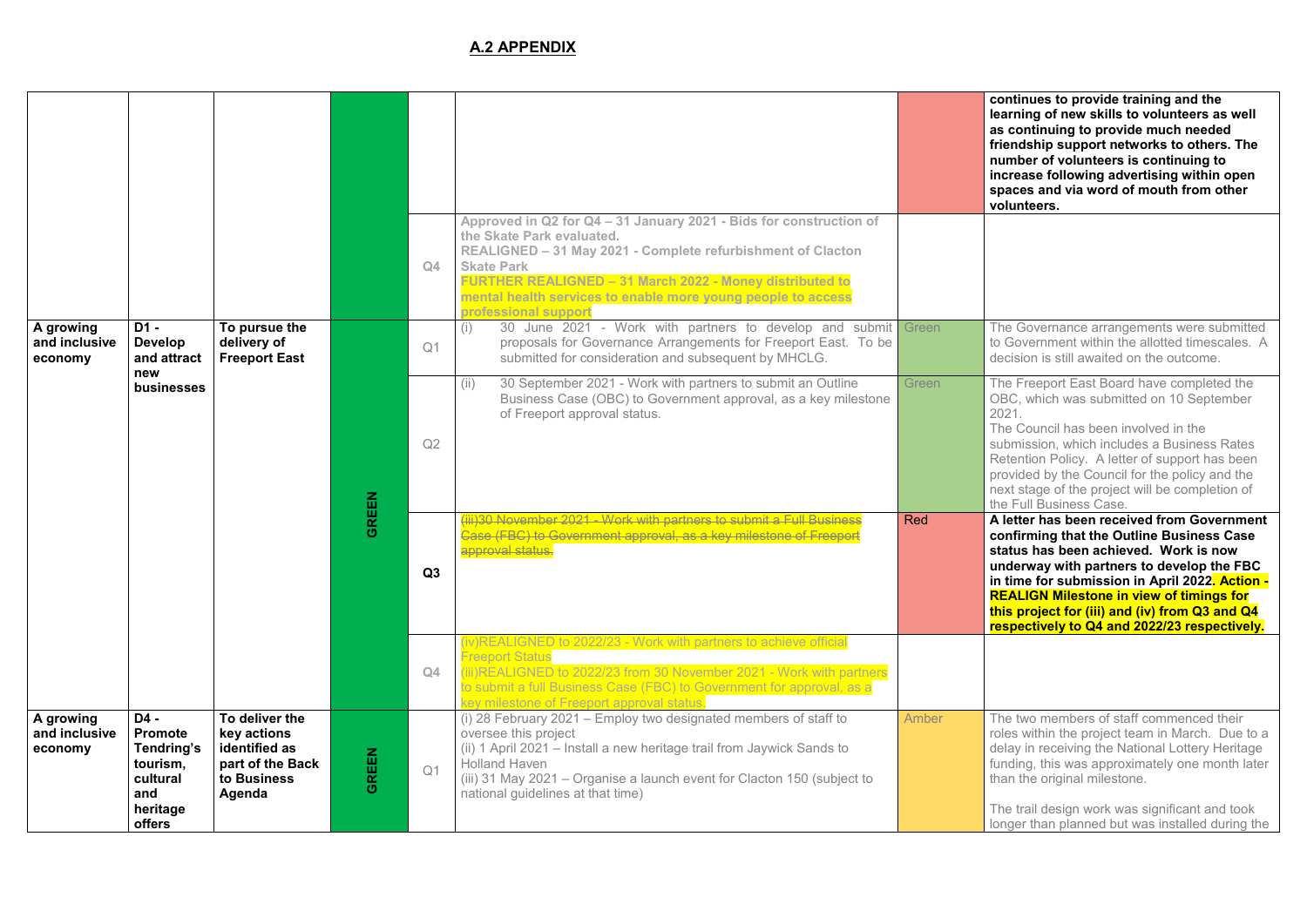week commencing 12 July 2021. There is no material change to the project, and the National Lottery Heritage Officers are pleased with the progress and plan to visit in September to complete the trail.

Due to Covid guidelines, it was not possible to hold the launch event in May as planned initially; however, it was launched on 16 July 2021. The Clacton 150 Flypast event took place on 26 and 27 August.

The Clacton 150 Heritage Trail was installed in July and has been well received. Augmented reality features are included within the trial, which enhances the engagement.

**The Cabinet will receive a report at its meeting in February 2022 that will see the Back to Business work transition into a new Corporate Investment Plan process.** 

The Clacton 150 Anniversary Flights were organised in August and were considered a significant success. It was estimated that around 150,000 visitors watched displays by the Red Arrows and Battle of Britain Memorial Flight. A fly past by to US F15 Jets was also included at late notice, at no additional cost to the Council.

Due to Covid-19 national guidelines, it has not been possible to open the Mayflower attractions as originally scheduled – due to social distancing requirements. Preparations are now taking place for the Harwich Society, to open the attractions in the coming weeks, following the change in guidance. The Harwich Mayflower Heritage Trail is installed and open for use and was delivered on time.

Due to the cancellation of international travel tours in the aftermath of the Covid-19 pandemic, it has not been possible to host the structured tours which were planned. All international travel operators have indicated that tours will be re-arranged for 2022.

|                                       |                                                                                                  |                                                                                                                         |              | Q2 | (i) Organisation of Clacton 150 Anniversary Flights                                                                                                                                                                                                                                                                             | Green        |
|---------------------------------------|--------------------------------------------------------------------------------------------------|-------------------------------------------------------------------------------------------------------------------------|--------------|----|---------------------------------------------------------------------------------------------------------------------------------------------------------------------------------------------------------------------------------------------------------------------------------------------------------------------------------|--------------|
|                                       |                                                                                                  |                                                                                                                         |              | Q3 | [No specific milestones fall in this quarter]                                                                                                                                                                                                                                                                                   | <b>Green</b> |
|                                       |                                                                                                  |                                                                                                                         |              | Q4 |                                                                                                                                                                                                                                                                                                                                 |              |
| A growing<br>and inclusive<br>economy | D4 -<br><b>Promote</b><br><b>Tendring's</b><br>tourism,<br>cultural<br>and<br>heritage<br>offers | To deliver the<br>range of<br>activities to<br>celebrate the<br><b>Mayflower 400</b><br>in conjunction<br>with partners | <b>GREEN</b> | Q1 | (i) 30 April 2021– Open the house of Christopher Jones and the<br>Mayflower Visitor Centre (subject to national guidelines at that time)<br>(ii) 30 April 2021 - Complete the Harwich Mayflower Heritage Trail<br>(iii) 31 May 2021 - Organise the Harwich Illuminate Festival (subject to<br>national guidelines at that time) | Amber        |
|                                       |                                                                                                  |                                                                                                                         |              | Q2 | (iv) 30 Sept 2021 - Together with partners and the travel trade, organise<br>a structured series of tours for visitors.                                                                                                                                                                                                         | Amber        |

The Illuminate Festival was unable to take place due to the restrictions in place on mass participation events.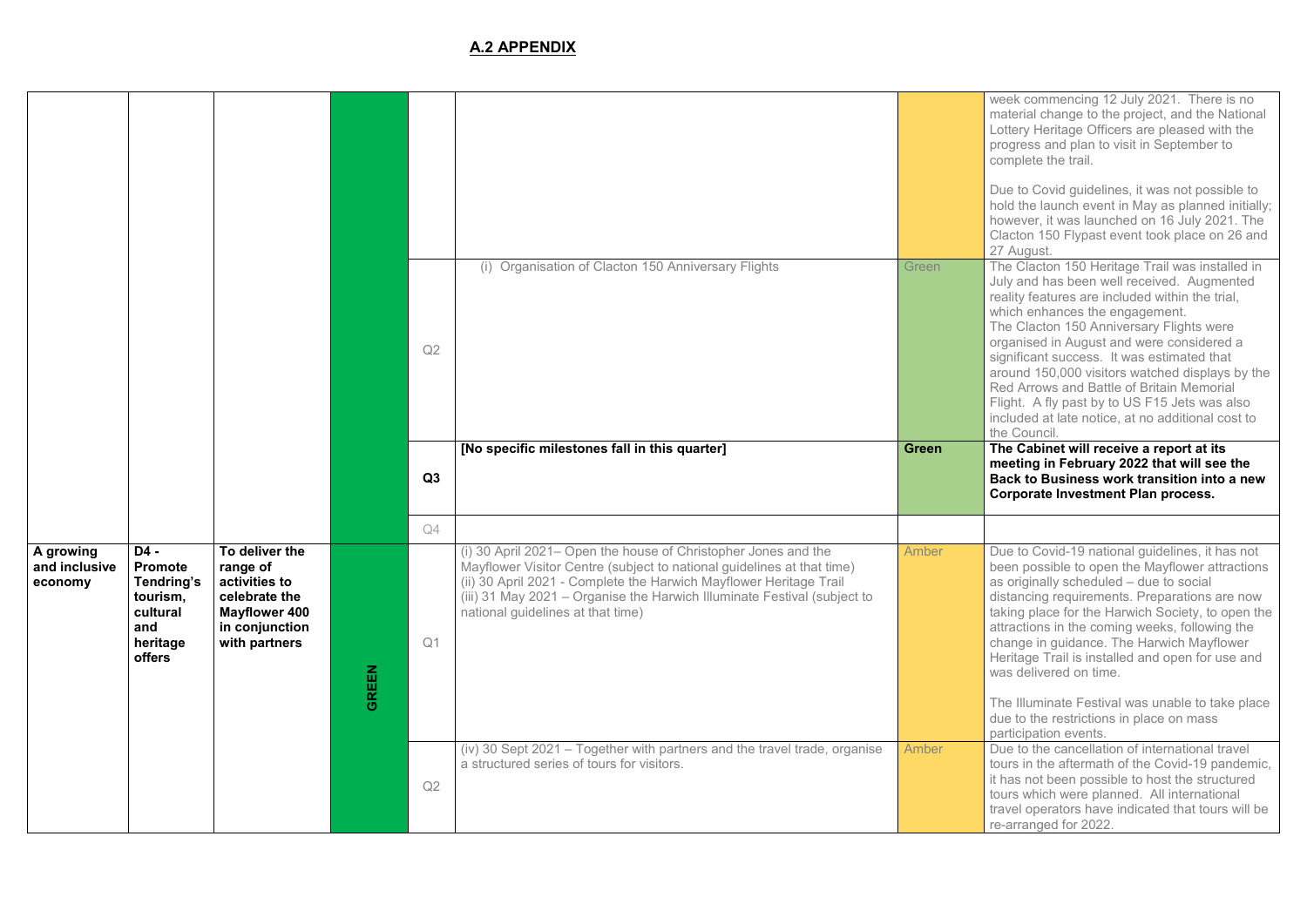**Work with partners to prepare for "Mayflower" Tours 2020" and develop the Harwich Offer. It is still expected that international travel operators will bring Mayflower visitors to the UK in 2022. This should be tempered by the moving position in relation to the Omicron Covid variant.** 

- $(i)$  First bike giveaway took place on 12th June in Clacton. Ongoing programme of bikes issued thereafter.
- (ii) Pump track feasibility presented to Management Team and extended to look at sites away from Jaywick Sands. Funding has been approved by the ELDP for £29 614 delivery of a gamification project in Harwich and Dovercourt to increase levels of physical activity. A procurement exercise has been undertaken with Beat the Streets being the preferred bidder to help make people more active using tangible assets in the community and which is not dependent on the use of mobile phones.

To take this project forward requires a legal agreement with Essex County Council to enable Sport England to access capital funding for the project from the Local Delivery Pilot. That legal agreement is awaited. A reassessment of this project indicated that on the ground delivery of the scheme is now anticipated in early Summer 2022 -subject to legal agreements referred to.

|                                |                                                                                                         |                                                                                                                                                                                         |              |                | [No specific milestones fall in this quarter]                                                                                                                                                                                                                                                                                                                                                                                                                               | <b>Green</b> |
|--------------------------------|---------------------------------------------------------------------------------------------------------|-----------------------------------------------------------------------------------------------------------------------------------------------------------------------------------------|--------------|----------------|-----------------------------------------------------------------------------------------------------------------------------------------------------------------------------------------------------------------------------------------------------------------------------------------------------------------------------------------------------------------------------------------------------------------------------------------------------------------------------|--------------|
|                                |                                                                                                         |                                                                                                                                                                                         |              | Q3             |                                                                                                                                                                                                                                                                                                                                                                                                                                                                             |              |
|                                |                                                                                                         |                                                                                                                                                                                         |              | Q4             |                                                                                                                                                                                                                                                                                                                                                                                                                                                                             |              |
| <b>Community</b><br>Leadership | E5 - Sport<br><b>England</b><br>and Active<br><b>Essex-for</b><br>physical<br>activity and<br>wellbeing | <b>Sport England</b><br><b>Local Delivery</b><br><b>Pilots and the</b><br>delivery of a<br>number of key<br>schemes to<br>improve<br>physical activity<br>within the<br><b>District</b> |              | Q <sub>1</sub> | (i) 30 June 2021 – Deliver the first 120 bikes roll out to the community as<br>part of the Essex Pedal Power project in Jaywick and West Clacton which<br>includes SELEP funding of £600K for bikes. (There is also a wider<br>infrastructure project with £1.7M SELEP funding).<br>(ii) 30 June 2021 - work with Heritage Lottery Fund Clacton 150 project<br>around a pump track feasibility study for a site in Jaywick and gamification<br>project to get people active | Green        |
|                                |                                                                                                         |                                                                                                                                                                                         | <b>GREEN</b> | Q2             | (iii) 30 September 2021 - deliver an older persons outdoor gym in<br>Holland/Clacton area to support in maintaining mobility for older people                                                                                                                                                                                                                                                                                                                               | <b>Red</b>   |
|                                |                                                                                                         |                                                                                                                                                                                         |              | Q3             | [No specific milestones fall in this quarter]                                                                                                                                                                                                                                                                                                                                                                                                                               | <b>Green</b> |

In respect of the Pump track feasibility **referred to in Q1 above - Review undertaken of Rush Green Road and London Road sites in Clacton and identified that London Road is likely to be a more favourable site. To consider relationship with skate park and speak to Portfolio Holder prior to proceeding further. In addition, Beat the Streets took place in September in Harwich and had 13% of the local population participating which was 2,817 individuals who clocked up 35,165 active miles.** 

**Concerning the proposed older persons outdoor gym, the legal agreement has now been received from Essex County Council**